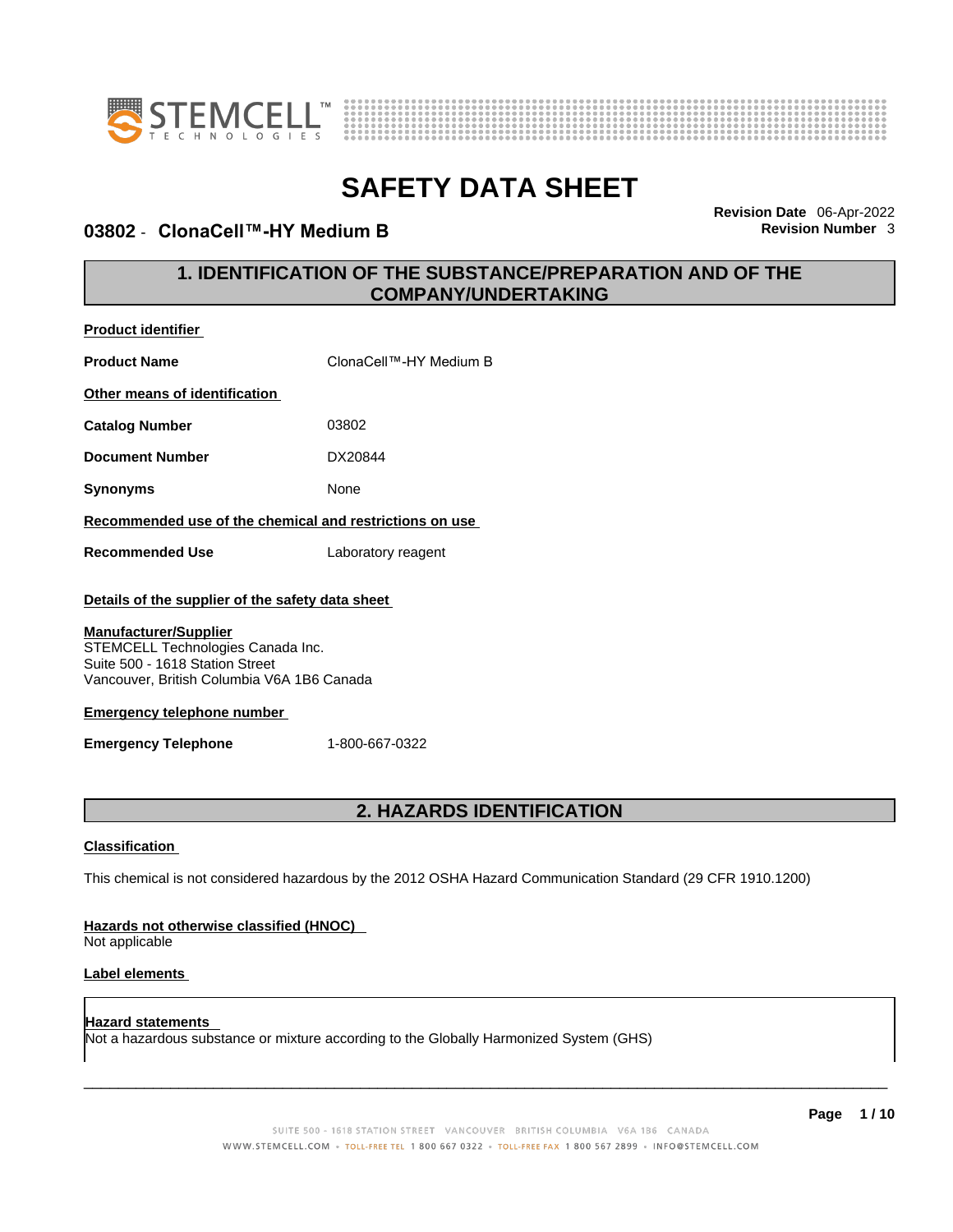



## \_\_\_\_\_\_\_\_\_\_\_\_\_\_\_\_\_\_\_\_\_\_\_\_\_\_\_\_\_\_\_\_\_\_\_\_\_\_\_\_\_\_\_\_\_\_\_\_\_\_\_\_\_\_\_\_\_\_\_\_\_\_\_\_\_\_\_\_\_\_\_\_\_\_\_\_\_\_\_\_\_\_\_\_\_\_\_\_\_\_\_\_\_ **Revision Date** 06-Apr-2022 **03802** - **ClonaCell™-HY Medium B Revision Number** 3

The product contains no substances which at their given concentration, are considered to be hazardous to health.

**Appearance Clear <b>Physical state** Liquid

**Odor** No data available

**Other Information**  Not applicable

**Unknown acute toxicity** 8.89E-06 % of the mixture consists of ingredient(s) of unknown toxicity 8.89E-06 % of the mixture consists of ingredient(s) of unknown acute oral toxicity 8.89E-06 % of the mixture consists of ingredient(s) of unknown acute dermal toxicity 8.89E-06 % of the mixture consists of ingredient(s) of unknown acute inhalation toxicity (gas) 8.89E-06 % of the mixture consists of ingredient(s) of unknown acute inhalation toxicity (vapor) 8.89E-06 % of the mixture consists of ingredient(s) of unknown acute inhalation toxicity (dust/mist)

### **3. COMPOSITION/INFORMATION ON INGREDIENTS**

#### **Substance**

Not applicable.

#### **Mixture**

Not a hazardous substance or mixture according to the Globally Harmonized System (GHS)

\*The exact percentage (concentration) of composition has been withheld as a trade secret.

#### **4. FIRST AID MEASURES**

#### **Description of first aid measures**

| <b>Inhalation</b>   | Remove to fresh air.                                                                                                    |
|---------------------|-------------------------------------------------------------------------------------------------------------------------|
| Eye contact         | Rinse thoroughly with plenty of water for at least 15 minutes, lifting lower and upper eyelids.<br>Consult a physician. |
| <b>Skin contact</b> | Wash skin with soap and water.                                                                                          |
| Ingestion           | Clean mouth with water and drink afterwards plenty of water.                                                            |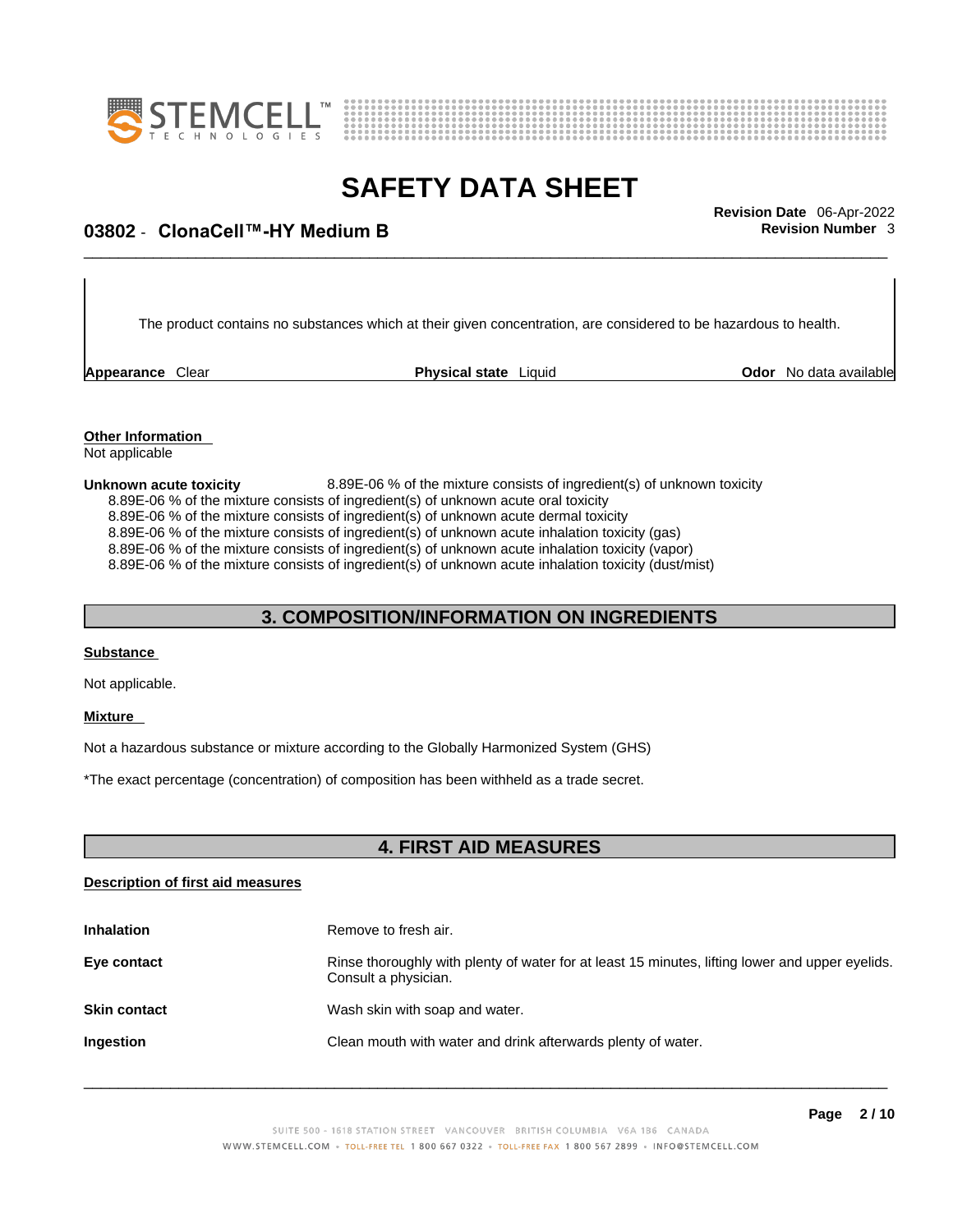



## \_\_\_\_\_\_\_\_\_\_\_\_\_\_\_\_\_\_\_\_\_\_\_\_\_\_\_\_\_\_\_\_\_\_\_\_\_\_\_\_\_\_\_\_\_\_\_\_\_\_\_\_\_\_\_\_\_\_\_\_\_\_\_\_\_\_\_\_\_\_\_\_\_\_\_\_\_\_\_\_\_\_\_\_\_\_\_\_\_\_\_\_\_ **Revision Date** 06-Apr-2022 **03802** - **ClonaCell™-HY Medium B Revision Number** 3

| Most important symptoms and effects, both acute and delayed                                                      |                                                                                                                                       |
|------------------------------------------------------------------------------------------------------------------|---------------------------------------------------------------------------------------------------------------------------------------|
| <b>Symptoms</b>                                                                                                  | No information available.                                                                                                             |
|                                                                                                                  | Indication of any immediate medical attention and special treatment needed                                                            |
| Note to physicians                                                                                               | Treat symptomatically.                                                                                                                |
|                                                                                                                  |                                                                                                                                       |
|                                                                                                                  | <b>5. FIRE-FIGHTING MEASURES</b>                                                                                                      |
| <b>Suitable Extinguishing Media</b>                                                                              | Use extinguishing measures that are appropriate to local circumstances and the<br>surrounding environment.                            |
| Unsuitable extinguishing media                                                                                   | CAUTION: Use of water spray when fighting fire may be inefficient.                                                                    |
| Specific hazards arising from the<br>chemical                                                                    | No information available.                                                                                                             |
| <b>Explosion data</b><br><b>Sensitivity to Mechanical Impact None.</b><br><b>Sensitivity to Static Discharge</b> | None.                                                                                                                                 |
| Special protective equipment for<br>fire-fighters                                                                | Firefighters should wear self-contained breathing apparatus and full firefighting turnout<br>gear. Use personal protection equipment. |

### **6. ACCIDENTAL RELEASE MEASURES**

#### **Personal precautions, protective equipment and emergency procedures**

| <b>Personal precautions</b>                          | Ensure adequate ventilation.                                                         |
|------------------------------------------------------|--------------------------------------------------------------------------------------|
|                                                      |                                                                                      |
| <b>Environmental precautions</b>                     |                                                                                      |
| <b>Environmental precautions</b>                     | See Section 12 for additional Ecological Information.                                |
| Methods and material for containment and cleaning up |                                                                                      |
| <b>Methods for containment</b>                       | Prevent further leakage or spillage if safe to do so.                                |
| Methods for cleaning up                              | Pick up and transfer to properly labeled containers.                                 |
| Prevention of secondary hazards                      | Clean contaminated objects and areas thoroughly observing environmental regulations. |
|                                                      |                                                                                      |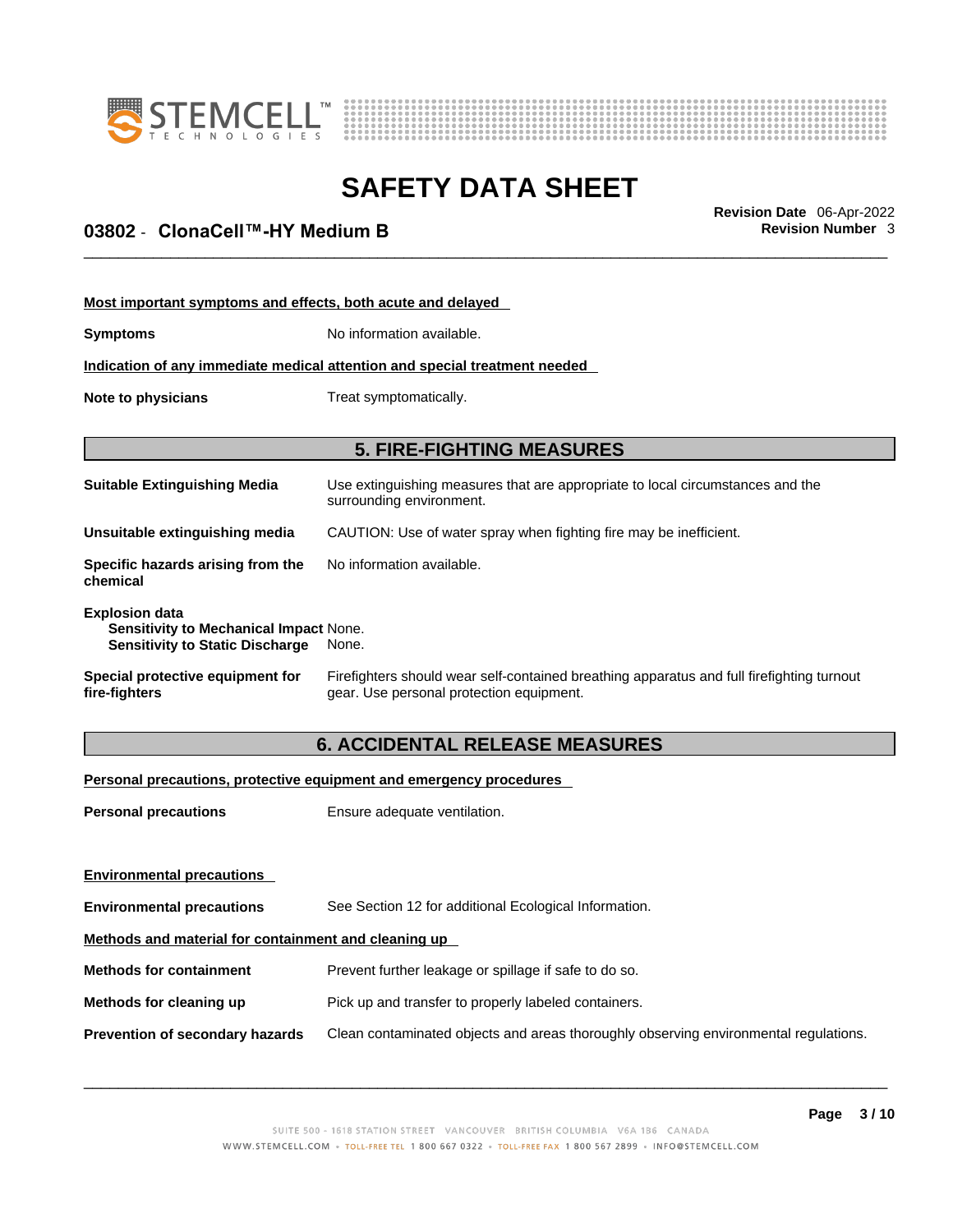



## \_\_\_\_\_\_\_\_\_\_\_\_\_\_\_\_\_\_\_\_\_\_\_\_\_\_\_\_\_\_\_\_\_\_\_\_\_\_\_\_\_\_\_\_\_\_\_\_\_\_\_\_\_\_\_\_\_\_\_\_\_\_\_\_\_\_\_\_\_\_\_\_\_\_\_\_\_\_\_\_\_\_\_\_\_\_\_\_\_\_\_\_\_ **Revision Date** 06-Apr-2022 **03802** - **ClonaCell™-HY Medium B Revision Number** 3

|                                                              | 7. HANDLING AND STORAGE                                                                                                                                                     |
|--------------------------------------------------------------|-----------------------------------------------------------------------------------------------------------------------------------------------------------------------------|
| <b>Precautions for safe handling</b>                         |                                                                                                                                                                             |
| Advice on safe handling                                      | Handle in accordance with good industrial hygiene and safety practice.                                                                                                      |
| Conditions for safe storage, including any incompatibilities |                                                                                                                                                                             |
| <b>Storage Conditions</b>                                    | Store in accordance with information listed on the Product Information Sheet (PIS).                                                                                         |
|                                                              | 8. EXPOSURE CONTROLS/PERSONAL PROTECTION                                                                                                                                    |
| <b>Control parameters</b>                                    |                                                                                                                                                                             |
| <b>Exposure Limits</b>                                       | This product, as supplied, does not contain any hazardous materials with occupational<br>exposure limits established by the region specific regulatory bodies.              |
| <b>Appropriate engineering controls</b>                      |                                                                                                                                                                             |
| <b>Engineering controls</b>                                  | Showers<br>Eyewash stations<br>Ventilation systems.                                                                                                                         |
|                                                              | Individual protection measures, such as personal protective equipment                                                                                                       |
| <b>Eye/face protection</b>                                   | No special protective equipment required.                                                                                                                                   |
| Skin and body protection                                     | No special protective equipment required.                                                                                                                                   |
| <b>Respiratory protection</b>                                | No protective equipment is needed under normal use conditions. If exposure limits are<br>exceeded or irritation is experienced, ventilation and evacuation may be required. |
| <b>General hygiene considerations</b>                        | Handle in accordance with good industrial hygiene and safety practice.                                                                                                      |

### **9. PHYSICAL AND CHEMICAL PROPERTIES**

**Information on basic physical and chemical properties Physical state** Liquid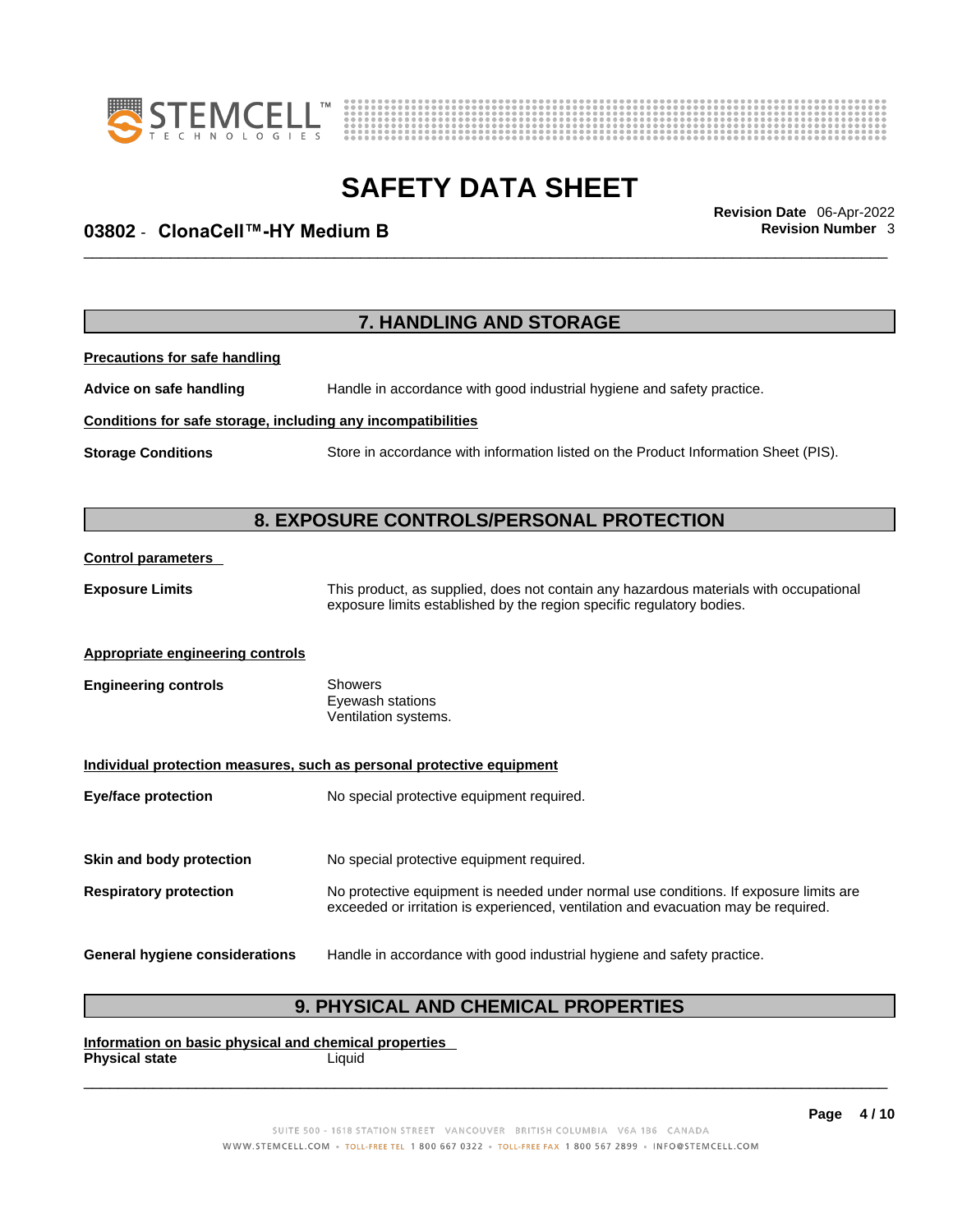



## \_\_\_\_\_\_\_\_\_\_\_\_\_\_\_\_\_\_\_\_\_\_\_\_\_\_\_\_\_\_\_\_\_\_\_\_\_\_\_\_\_\_\_\_\_\_\_\_\_\_\_\_\_\_\_\_\_\_\_\_\_\_\_\_\_\_\_\_\_\_\_\_\_\_\_\_\_\_\_\_\_\_\_\_\_\_\_\_\_\_\_\_\_ **Revision Date** 06-Apr-2022 **03802** - **ClonaCell™-HY Medium B Revision Number** 3

| Appearance     | Clear             |
|----------------|-------------------|
| Color          | red               |
| Odor           | No data available |
| Odor threshold | No data available |

| Property                             |
|--------------------------------------|
| рH                                   |
| Melting point / freezing point       |
| <b>Boiling point / boiling range</b> |
| <b>Flash point</b>                   |
| <b>Evaporation rate</b>              |
| Flammability (solid, gas)            |
| <b>Flammability Limit in Air</b>     |
| <b>Upper flammability limit:</b>     |
| Lower flammability limit:            |
| Vapor pressure                       |
| Vapor density                        |
| <b>Relative density</b>              |
| Water solubility                     |
| <b>Solubility in other solvents</b>  |
| <b>Partition coefficient</b>         |
| <b>Autoignition temperature</b>      |
| <b>Decomposition temperature</b>     |
| Kinematic viscosity                  |
| <b>Dynamic viscosity</b>             |
| <b>Explosive properties</b>          |
| <b>Oxidizing properties</b>          |
|                                      |

**Other Information** 

**No data available** None known **No data available None known Roidata available 1999 Mone known**<br> **Boiling** None known<br> **Roidata available None known No data available Evaporation No data available None known**<br> **Evaporation** None known<br>
None known **No data available** 

**Explosive properties** No data available **Oxidizing properties** No information available **No data available Lower flammability limit:** No data available **Vapora Available None known**<br> **Pressure No data available None known**<br>
None known **Vapor density Available** None known<br>
No data available None known **No data available No data available None known Solution Islam in Solution None known** None known **Partition Partition Coefficient Coefficient Coefficient Coefficient Coefficient Coefficient Coefficient Coefficient Coefficient Coefficient Coefficient Coefficient Coefficient Coefficient C Automische Munder None known**<br> **Automische None known**<br>
None known **No data available** No data available **None known** No data available None known

**Softening point**<br> **Molecular weight**<br> **Molecular weight**<br> **Molecular weight**<br> **Molecular weight No information available Molecular formula** No information available **VOC Content (%)**<br>
Liquid Density<br>
No information available<br>
No information available **No information available Bulk density No information available** 

#### **Property Values Remarks • Method**

**Flammability Limit in Air** None known

#### **10. STABILITY AND REACTIVITY**

| Reactivity                                                              | No information available.                                 |
|-------------------------------------------------------------------------|-----------------------------------------------------------|
| Chemical stability                                                      | Stable under recommended transport or storage conditions. |
| <b>Possibility of hazardous reactions</b> None under normal processing. |                                                           |
| <b>Conditions to avoid</b>                                              | None known based on information supplied.                 |
| Incompatible materials                                                  | None known based on information supplied.                 |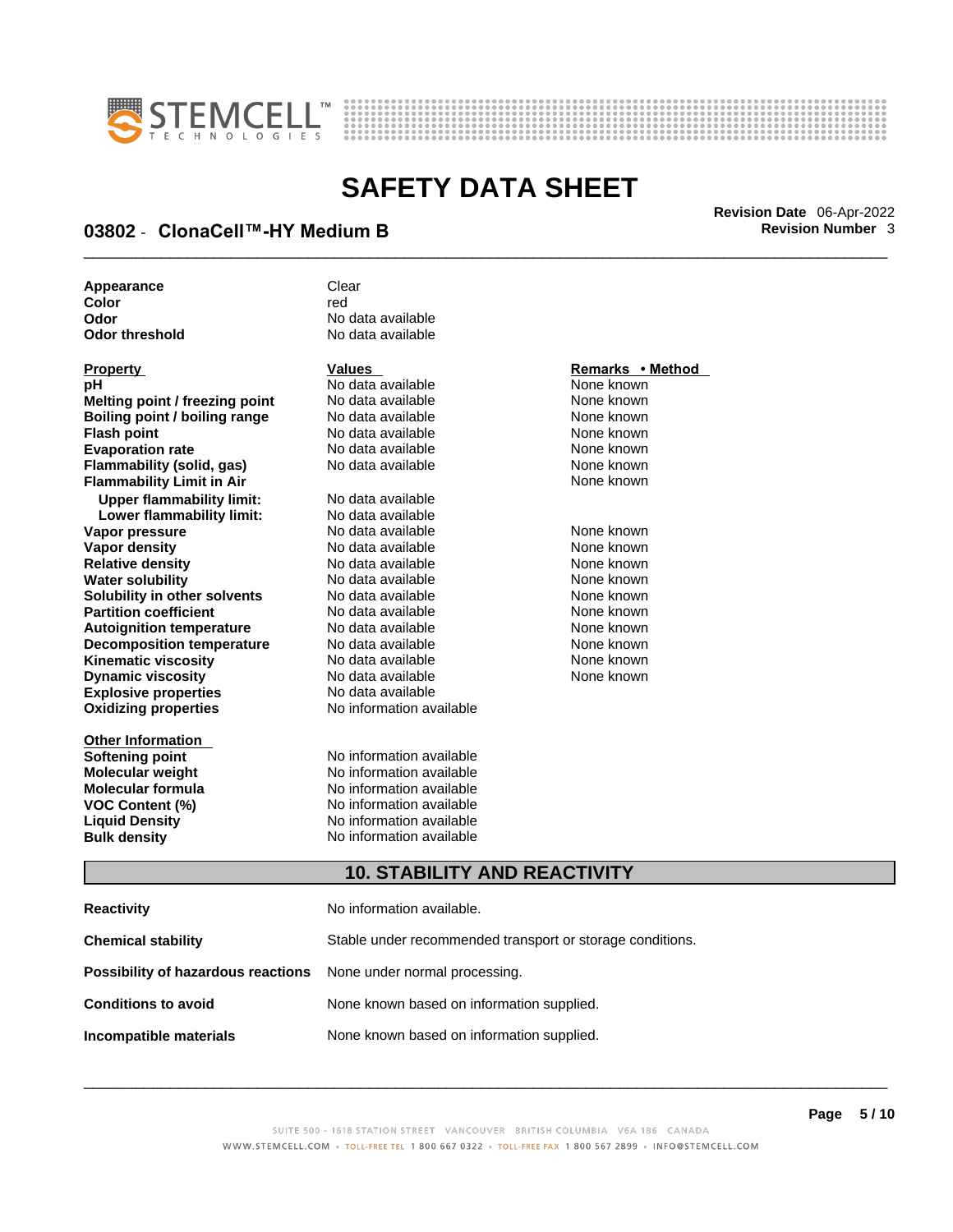



## \_\_\_\_\_\_\_\_\_\_\_\_\_\_\_\_\_\_\_\_\_\_\_\_\_\_\_\_\_\_\_\_\_\_\_\_\_\_\_\_\_\_\_\_\_\_\_\_\_\_\_\_\_\_\_\_\_\_\_\_\_\_\_\_\_\_\_\_\_\_\_\_\_\_\_\_\_\_\_\_\_\_\_\_\_\_\_\_\_\_\_\_\_ **Revision Date** 06-Apr-2022 **03802** - **ClonaCell™-HY Medium B Revision Number** 3

**Hazardous decomposition products** None known based on information supplied.

#### **11. TOXICOLOGICAL INFORMATION**

**Information on likely routes of exposure**

**Product Information**

| <b>Inhalation</b>                                       | Specific test data for the substance or mixture is not available.            |
|---------------------------------------------------------|------------------------------------------------------------------------------|
| Eye contact                                             | Specific test data for the substance or mixture is not available.            |
| <b>Skin contact</b>                                     | Specific test data for the substance or mixture is not available.            |
| Ingestion                                               | Specific test data for the substance or mixture is not available.            |
|                                                         | Symptoms related to the physical, chemical and toxicological characteristics |
| Symptoms                                                | No information available.                                                    |
| <b>Numerical measures of toxicity</b><br>Acute toxicity |                                                                              |
| Unknown acute toxicity                                  | 8.89E-06 % of the mixture consists of ingredient(s) of unknown toxicity      |

8.89E-06 % of the mixture consists of ingredient(s) of unknown acute oral toxicity 8.89E-06 % of the mixture consists of ingredient(s) of unknown acute dermal toxicity 8.89E-06 % of the mixture consists of ingredient(s) of unknown acute inhalation toxicity (gas) 8.89E-06 % of the mixture consists of ingredient(s) of unknown acute inhalation toxicity (vapor) 8.89E-06 % of the mixture consists of ingredient(s) of unknown acute inhalation toxicity (dust/mist) Product Information

#### **Delayed and immediate effects as well as chronic effects from short and long-term exposure**

| <b>Skin corrosion/irritation</b>                                       | No information available. |
|------------------------------------------------------------------------|---------------------------|
| <b>Product Information</b>                                             |                           |
| Serious eye damage/eye irritation<br><b>Product Information</b>        | No information available. |
| <b>Respiratory or skin sensitization</b><br><b>Product Information</b> | No information available. |
| <b>Germ cell mutagenicity</b>                                          | No information available. |
|                                                                        |                           |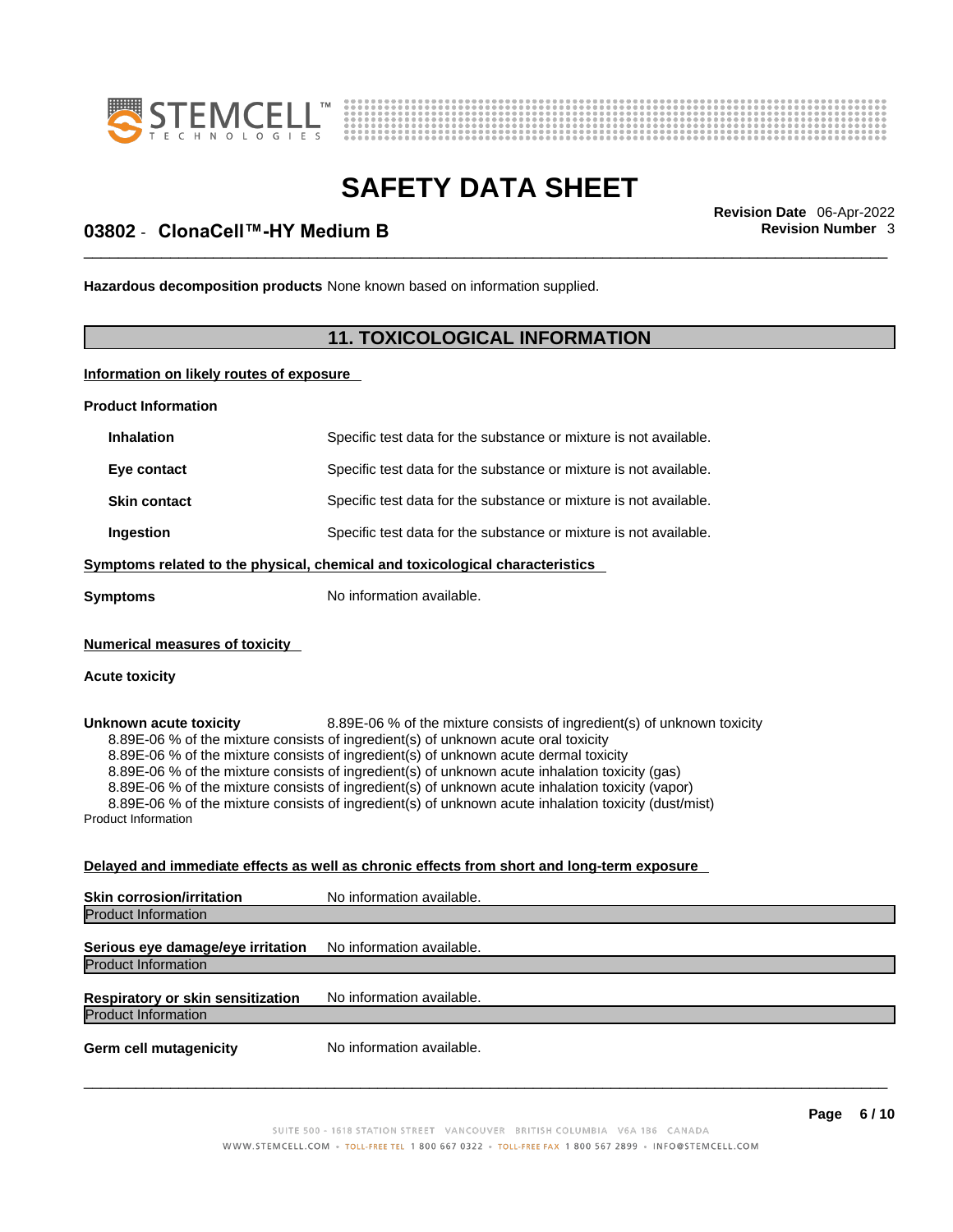



## \_\_\_\_\_\_\_\_\_\_\_\_\_\_\_\_\_\_\_\_\_\_\_\_\_\_\_\_\_\_\_\_\_\_\_\_\_\_\_\_\_\_\_\_\_\_\_\_\_\_\_\_\_\_\_\_\_\_\_\_\_\_\_\_\_\_\_\_\_\_\_\_\_\_\_\_\_\_\_\_\_\_\_\_\_\_\_\_\_\_\_\_\_ **Revision Date** 06-Apr-2022 **03802** - **ClonaCell™-HY Medium B Revision Number** 3

| <b>Product Information</b>           |                                    |  |
|--------------------------------------|------------------------------------|--|
| Carcinogenicity                      | No information available.          |  |
| <b>Reproductive toxicity</b>         | No information available.          |  |
|                                      | <b>Product Information</b>         |  |
| <b>STOT - single exposure</b>        | No information available.          |  |
|                                      | <b>Product Information</b>         |  |
| <b>STOT - repeated exposure</b>      | No information available.          |  |
|                                      | <b>Product Information</b>         |  |
| <b>Aspiration hazard</b>             | No information available.          |  |
|                                      | <b>12. ECOLOGICAL INFORMATION</b>  |  |
| <b>Ecotoxicity</b>                   |                                    |  |
|                                      | <b>Product Information</b>         |  |
| <b>Persistence and degradability</b> | No information available.          |  |
| <b>Bioaccumulation</b>               | There is no data for this product. |  |
| Other adverse effects                | No information available.          |  |
|                                      |                                    |  |
|                                      | <b>13. DISPOSAL CONSIDERATIONS</b> |  |
| <b>Waste treatment methods</b>       |                                    |  |

| Waste from residues/unused | Dispose of in accordance with local regulations. Dispose of waste in accordance with |
|----------------------------|--------------------------------------------------------------------------------------|
| products                   | environmental legislation.                                                           |
| Contaminated packaging     | Do not reuse empty containers.                                                       |

### **14. TRANSPORT INFORMATION**

DOT Not regulated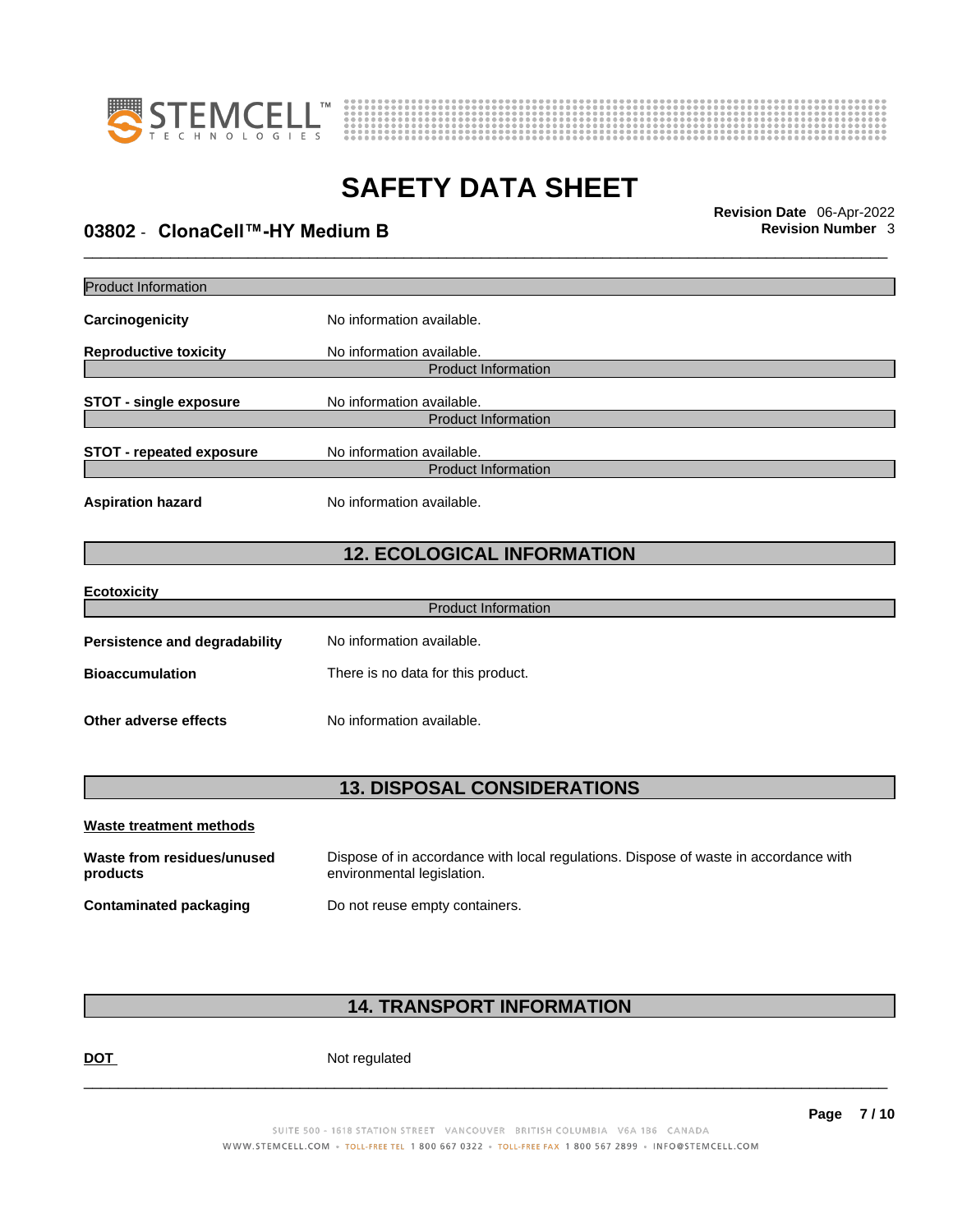



\_\_\_\_\_\_\_\_\_\_\_\_\_\_\_\_\_\_\_\_\_\_\_\_\_\_\_\_\_\_\_\_\_\_\_\_\_\_\_\_\_\_\_\_\_\_\_\_\_\_\_\_\_\_\_\_\_\_\_\_\_\_\_\_\_\_\_\_\_\_\_\_\_\_\_\_\_\_\_\_\_\_\_\_\_\_\_\_\_\_\_\_\_ **Revision Date** 06-Apr-2022 **03802** - **ClonaCell™-HY Medium B Revision Number** 3

| TDG         | Not regulated |
|-------------|---------------|
| <b>MEX</b>  | Not regulated |
| ICAO (air)  | Not regulated |
| <b>IATA</b> | Not regulated |
| <b>IMDG</b> | Not regulated |
| <b>RID</b>  | Not regulated |
| <b>ADR</b>  | Not regulated |
| <b>ADN</b>  | Not regulated |
|             |               |

#### **15. REGULATORY INFORMATION**

| International Inventories |                 |  |
|---------------------------|-----------------|--|
| <b>TSCA</b>               | Does not comply |  |
| <b>DSL/NDSL</b>           | Does not comply |  |
| <b>EINECS/ELINCS</b>      | Does not comply |  |
| <b>ENCS</b>               | Does not comply |  |
| <b>IECSC</b>              | Does not comply |  |
| <b>KECL</b>               | Does not comply |  |
| <b>PICCS</b>              | Does not comply |  |
| <b>AICS</b>               | Does not comply |  |
|                           |                 |  |

 **Legend:** 

 **TSCA** - United States Toxic Substances Control Act Section 8(b) Inventory

 **DSL/NDSL** - Canadian Domestic Substances List/Non-Domestic Substances List

 **EINECS/ELINCS** - European Inventory of Existing Chemical Substances/European List of Notified Chemical Substances

 **ENCS** - Japan Existing and New Chemical Substances

 **IECSC** - China Inventory of Existing Chemical Substances

 **KECL** - Korean Existing and Evaluated Chemical Substances

 **PICCS** - Philippines Inventory of Chemicals and Chemical Substances

 **AICS** - Australian Inventory of Chemical Substances

#### **US Federal Regulations**

#### **SARA 313**

Section 313 of Title III of the Superfund Amendments and Reauthorization Act of 1986 (SARA). This product does not contain any chemicals which are subject to the reporting requirements of the Act and Title 40 of the Code of Federal Regulations, Part 372.

| No |  |
|----|--|
| N٥ |  |
|    |  |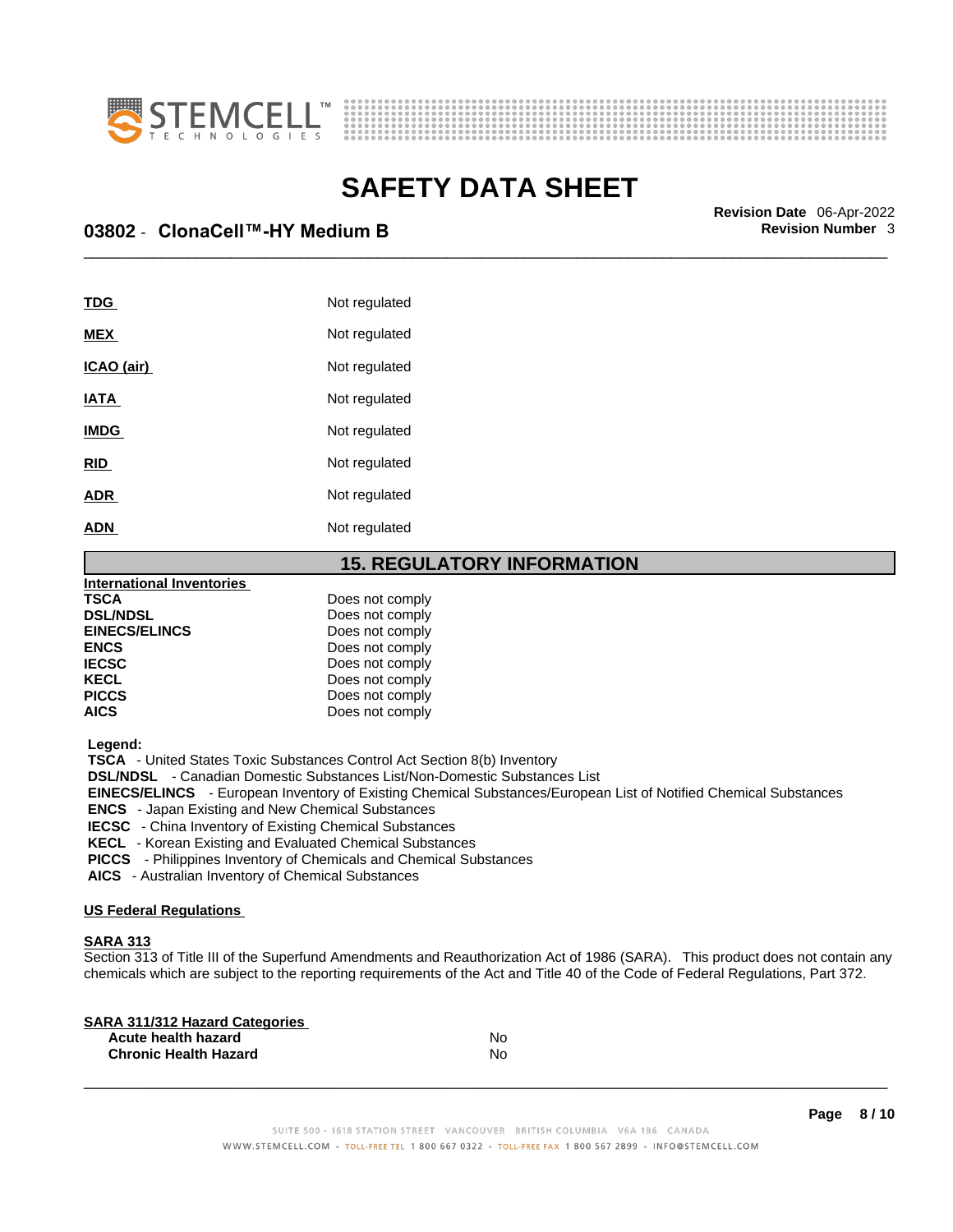



## \_\_\_\_\_\_\_\_\_\_\_\_\_\_\_\_\_\_\_\_\_\_\_\_\_\_\_\_\_\_\_\_\_\_\_\_\_\_\_\_\_\_\_\_\_\_\_\_\_\_\_\_\_\_\_\_\_\_\_\_\_\_\_\_\_\_\_\_\_\_\_\_\_\_\_\_\_\_\_\_\_\_\_\_\_\_\_\_\_\_\_\_\_ **Revision Date** 06-Apr-2022 **03802** - **ClonaCell™-HY Medium B Revision Number** 3

| Fire hazard                       | No. |  |
|-----------------------------------|-----|--|
| Sudden release of pressure hazard | No. |  |
| <b>Reactive Hazard</b>            | No  |  |

#### **CWA** (Clean Water Act)

This product does not contain any substances regulated as pollutants pursuant to the Clean Water Act (40 CFR 122.21 and 40 CFR 122.42).

#### **CERCLA**

This material, as supplied, does not contain any substances regulated as hazardous substances under the Comprehensive Environmental Response Compensation and Liability Act (CERCLA) (40 CFR 302) or the Superfund Amendments and Reauthorization Act (SARA) (40 CFR 355). There may be specific reporting requirements at the local, regional, or state level pertaining to releases of this material.

#### **US State Regulations**

#### **California Proposition 65**

This product does not contain any Proposition 65 chemicals.

#### **U.S. State Right-to-Know Regulations**

#### **US State Regulations**

| Chemical name     | New<br><b>Jersey</b> | <b>Massachusetts</b> | Pennsylvania |
|-------------------|----------------------|----------------------|--------------|
| Water             |                      |                      |              |
| 7700.<br>732-18-5 |                      |                      |              |

#### **U.S. EPA Label Information**

**EPA Pesticide Registration Number** Not applicable

#### **16. OTHER INFORMATION, INCLUDING DATE OF PREPARATION OF THE LAST REVISION**

**Prepared By, Cuality Control. STEMCELL Technologies Canada Inc.** 

**Revision Date** 06-Apr-2022

**Revision Note** Noinformation available.

**Disclaimer**

The information provided in this Safety Data Sheet is correct to the best of our knowledge, information and belief at the date of its publication. The information given is designed only as a guidance for safe handling, use, processing, storage, transportation, disposal and release and is not to be considered a warranty or quality specification. The information relates only to the specific material designated and may not be valid for such material used in combination with any other